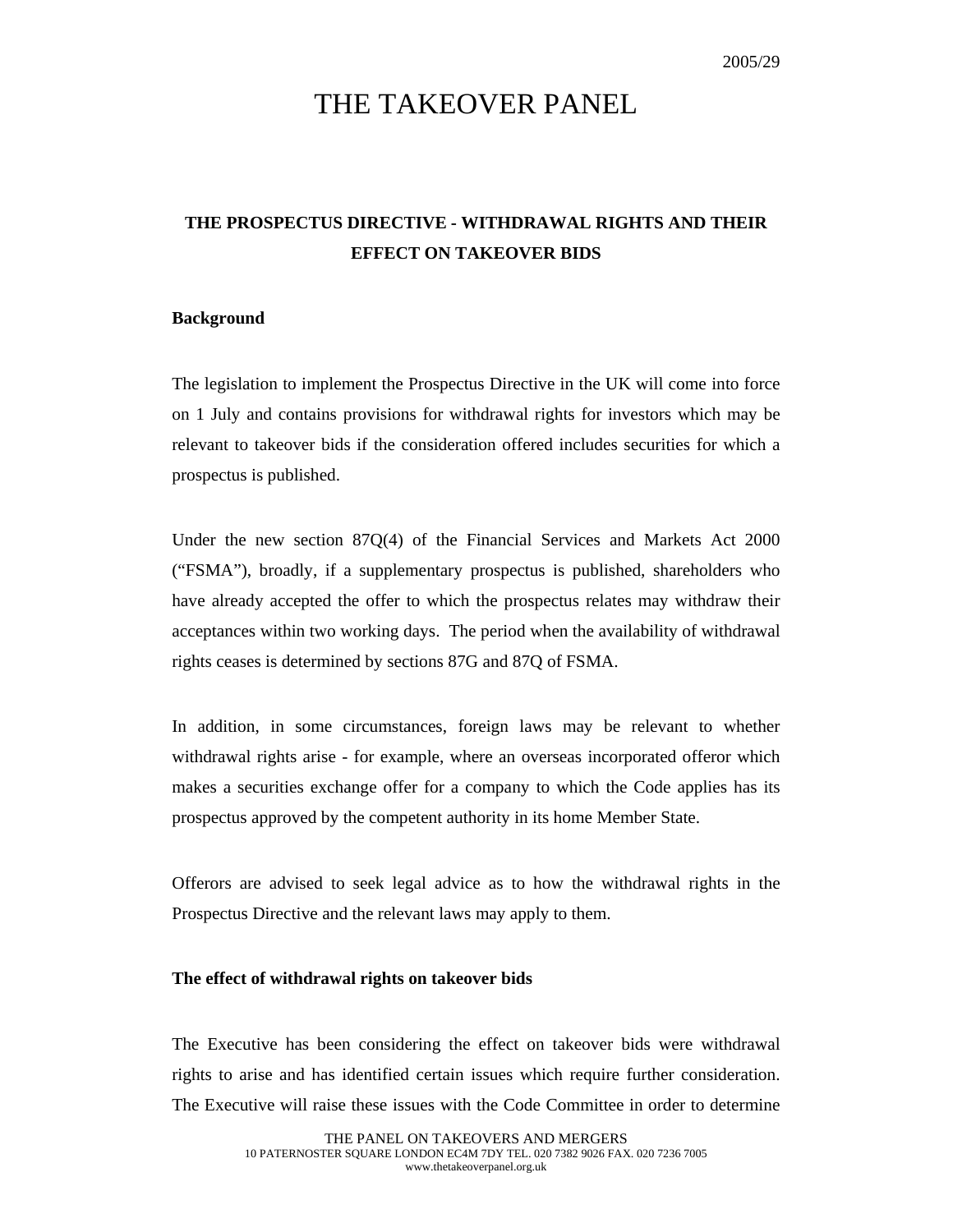whether or not the Code needs to be changed. In the meantime, set out below is an analysis of the issues that have been identified.

Under the Code, withdrawal rights normally cease to be available after an offer has become or been declared unconditional as to acceptances. However, it is not clear at which point during an offer the new statutory withdrawal rights cease to be available.

Prior to the offer becoming or being declared unconditional as to acceptances, there are unlikely to be any material implications as a result of the new FSMA provisions. However, if statutory withdrawal rights arise once the offer is unconditional as to acceptances but is not yet wholly unconditional, there could be material implications if, for example, the offeror's acceptance level were to fall below 50% as a result of withdrawals; statutory control would be lost, offeree company shareholders' interests might be affected and financing arrangements might be put at risk.

The Executive has received legal advice that the new FSMA provisions can be interpreted as meaning that the period for withdrawal by an acceptor of an offer ends once the offer has become or been declared wholly unconditional and the relevant securities have been unconditionally allotted to the acceptor - i.e. wholly unconditional bids could not be re-opened through the exercise of withdrawal rights, provided unconditional allotments of the consideration securities have been made.

The Executive has also received legal advice that the withdrawal rights in FSMA will not arise if the securities exchange offer is made by means of an "equivalent document", rather than a prospectus. An equivalent document is one which is regarded by the FSA as containing information equivalent to a prospectus.

#### **Practical consequences**

Offerors intending to issue a prospectus in relation to a securities exchange offer should consider the consequences of such withdrawal rights arising. In particular, in the light of the above analysis, offerors may want to consider adding another condition or term to their offers. The Executive will be concerned to ensure that